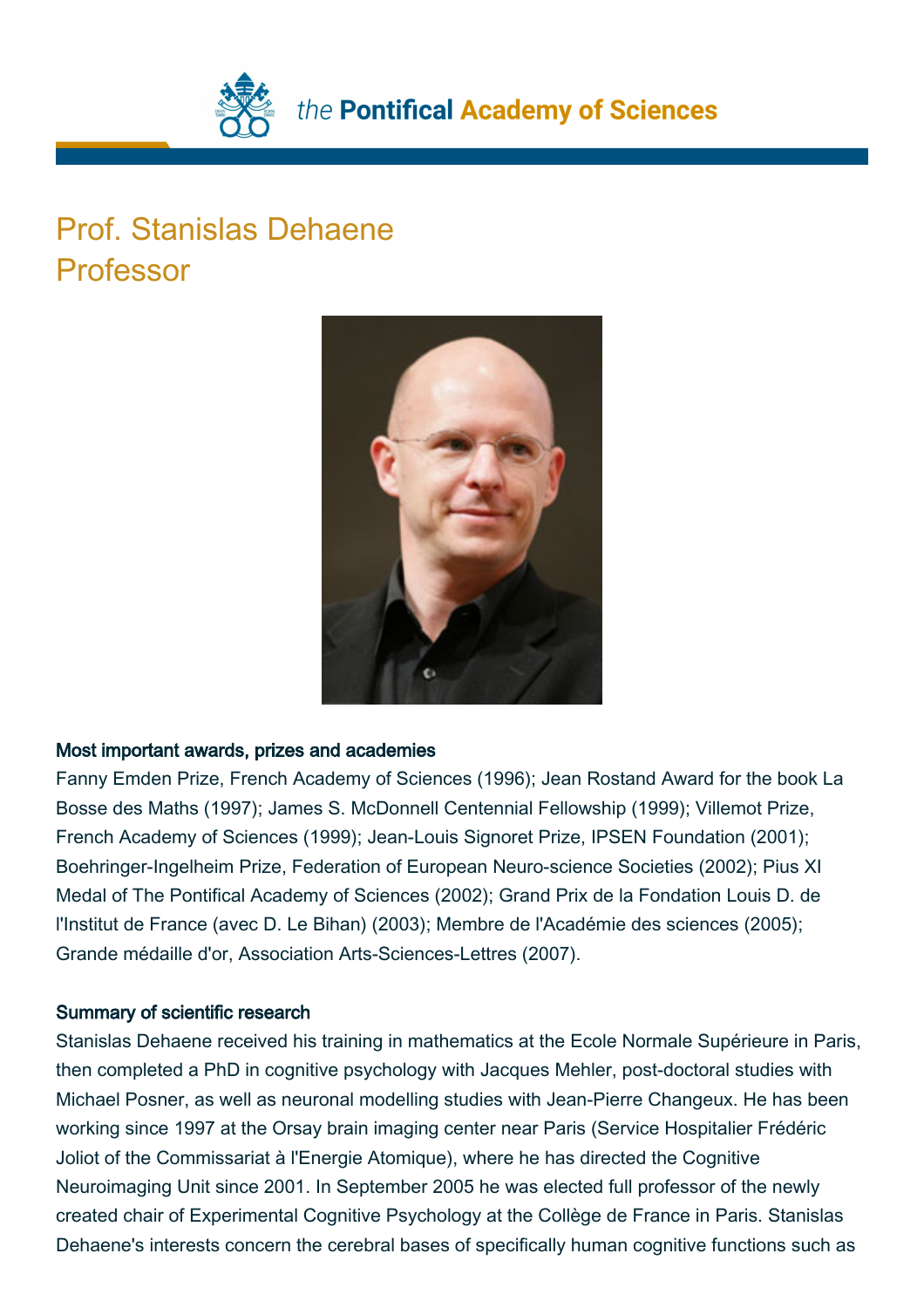language, calculation, and reasoning. The team uses a variety of experimental methods, including mental chronometry in normal subjects, cognitive analyses of brain-lesioned patients, and brainimaging studies with positron emission tomography, functional magnetic resonance imaging, and high-density recordings of event-related potentials. Formal models of minimal neuronal networks are also devised and simulated in an attempt to throw some links between molecular, physiological, imaging, and behavioural data. Stanislas Dehaene's main scientific contributions include the study of the organization of the cerebral system for number processing. Using converging evidence from PET, ERPs, fMRI, and brain lesions, Stanislas Dehaene demonstrated the central role played by a region of the intraparietal sulcus in understanding quantities and arithmetic (the number sense). He was also the first to demonstrate that subliminal presentations of words can yield detectable cortical activations in fMRI, and has used these data to support an original theory of conscious and nonconscious processing in the human brain. With neurologist Laurent Cohen, he also studied the neural networks of reading and demonstrated the crucial role of the left occipito-temporal region in word recognition (the visual word form area).

#### Main publications

Articles: Dehaene-Lambertz, G., & Dehaene, S. Speed and cerebral correlates of syllable discrimination in infants, Nature, 370, 292-5, 1994; Dehaene, S., Naccache, L., Le Clec'h, G., Koechlin, E., Mueller, M., Dehaene-Lambertz, G., Van de Moortele, P.F., & Le Bihan, D., Imaging unconscious semantic priming, Nature, 395, 597-600, 1998; Dehaene, S., Le Clec'h, G., Cohen, L., Van de Moortele, E., & Le Bihan, D., Inferring behaviour from functional brain images, Nature Neuroscience, 1, 549-50, 1998; Dehaene, S., Kerszberg, M., & Changeux, J.P., A neuronal model of a global workspace in effortful cognitive tasks, Proceedings of the National Academy of Sciences, USA, 95, 14529-34, 1998; Dehaene, S., Spelke, L., Pinel, P., Stanescu, R., Tsivkin, S., Sources of mathematical thinking: behavioral and brain-imaging evidence, Science, 284, 970-4, 1999; Dehaene, S., Naccache, L., Cohen, L., Le Bihan, D., Mangin, J.F., Poline, J.B., & Riviere, D., Cerebral mechanisms of word masking and unconscious repetition priming, Nature Neuroscience, 4, 752-8, 2001; Simon, O., Mangin, J.F., Cohen, L., Bruandet, M., Pinel, P., Hennel, F., Poline, J.B., Bihan, D.L., & Dehaene, S., Topographical arrangement of hand, eye, calculation, and language related areas in the human intraparietal sulcus, Neuron, 33, 475-87, 2001; Dehaene-Lambertz, G., Dehaene, S., Hertz-Pannier, L., Functional neuroimaging of speech perception in infants, Science, 2002, 298, 2013-5; Pica, P., Lemer, C., Izard, V., Dehaene, S., Exact and approximate arithmetic in an Amazonian indigene group, Science, 2004, 306, 499-503; Sergent, C., Baillet, S., Dehaene, S., Timing of the brain events underlying access to consciousness during the attentional blink, Nature Neuroscience, 2005, 8, 1391-1400. Books: Dehaene, S. (Ed.) Numerical Cognition, Oxford, Blackwell, 1992; Dehaene, S. (Ed.) Le cerveau en action: l'imagerie cérébrale en psychologie cognitive, Paris, Presses Universitaires de France, 1997; Dehaene, S. La Bosse des Maths, Paris, Editions Odile Jacob, 1997; Dehaene, S. The number sense, New York, Oxford University Press, 1997; Cambridge (UK), Penguin press, 1997; Dehaene, S. (Ed.) The cognitive neuroscience of consciousness, Cambridge, MIT Press, 2002.